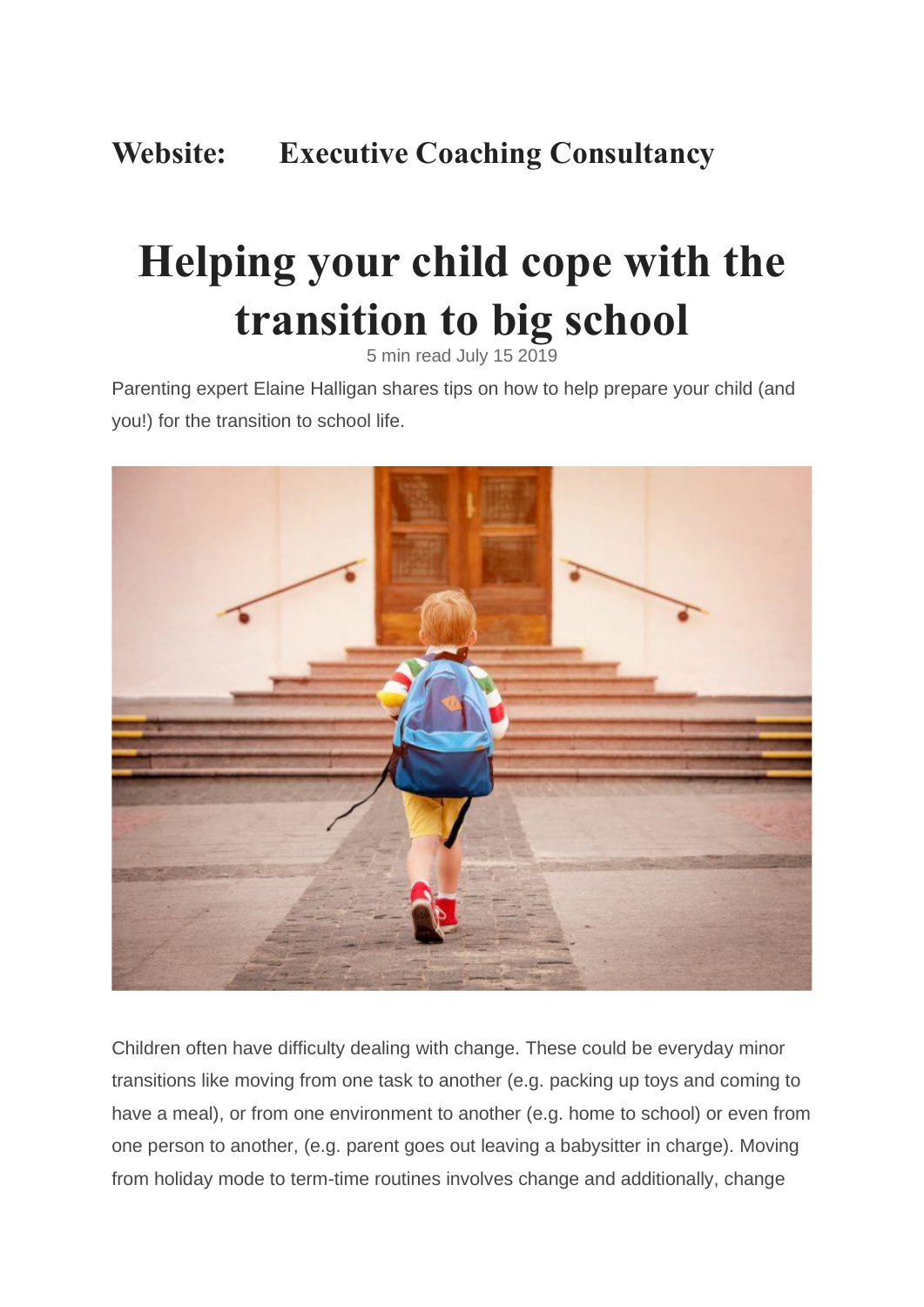comes at the beginning of the school year as children move up a year, move schools or even start school for the first time.

Whatever the change, children often need help dealing with a multitude of feelings which they frequently don't understand. Their discomfort may be reflected in withdrawn, sulky, regressive behaviour or 'testing' behaviours. Or they may get physical symptoms of stress such as headaches, eczema, stomach cramps.

For example starting 'big school' is a real landmark in your child's life as well as yours and it is normal to be feeling slightly anxious. As much as possible, try to keep your anxiety from your kids, as 80% of parenting is modelling. So if we show worry, concern and doubt, this will become a burden for your child and they may also start to self doubt.

However you are NOT alone – according to a survey a few years ago by Fairy Bio, more than half of all parents feel "overwhelmingly emotional" when they drop their child off for their first day at school. In fact, mums are 5 times more likely to cry than their children! Half of parents then say they pined for their child's company and 44% consider having another baby!!

Recognising that anxiety is closely linked to uncertainty and a feeling of being out of control is useful for parents to acknowledge. This forms part of the solution that will help children feel more in control and set them up for success. The worst thing we can do is ambush them and throw them in at the deep end expecting them to cope, as this undermines trust us their parent.

So what can we as parents do to ensure our children are well prepared for the transition to big school.

#### **The solutions are plentiful:**

**1 . Build up their confidence** by setting them up for success and help familiarise them with the new school.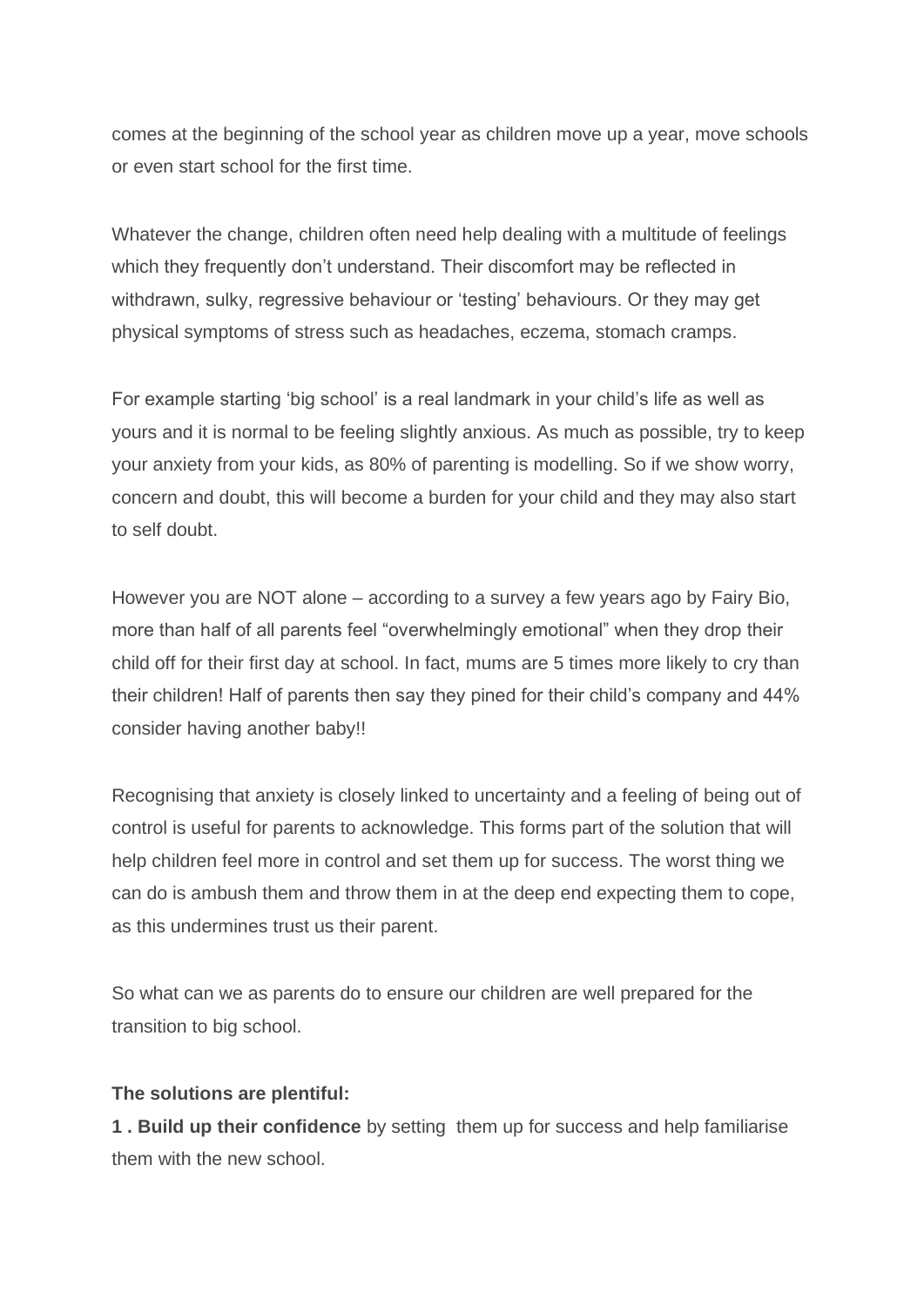- Visit or look at pictures of the new school often.
- Reading books about starting school is a good way to teach your child about the reality of school life.
- Make sure to get the uniform well in advance and try it on.
- Practice getting in and out of it and go through the morning routines e.g. would you prefer that uniform goes on after breakfast to minimise the chance of spills? Should your child get dressed in the kitchen to avoid the distractions of a bedroom? Should hair brushes and toothbrushes be downstairs to make for a quicker getaway?
- Practice with them going to the toilet and wiping their bottom, flushing and hand washing and give them lots of descriptive praise.

## **2. Help children cope with feelings- don't deny or dismiss**.

But don't pump them for information – kids are often tired at the end of the day and they live in the moment so often don't share much about what happened earlier. When you ask "How was your day?" it can feel like too broad a question and the answer can feel too big. The result usually is a generic one of " fine".

Some children don't speak about their feelings but parents can guess something is amiss and need to address the underlying feelings. Don't try to make it better. Children don't need protection from their feelings– they need to be able to deal with them. Once children's feelings have been expressed they may be ready to focus on solutions.

## **So for example if your child gets upset when you have to leave them:**

-Practice over and over what will happen when you/or someone else leaves them at school "*What is mummy/daddy /carer going to say when they drop you off? And then what are you going to say?"*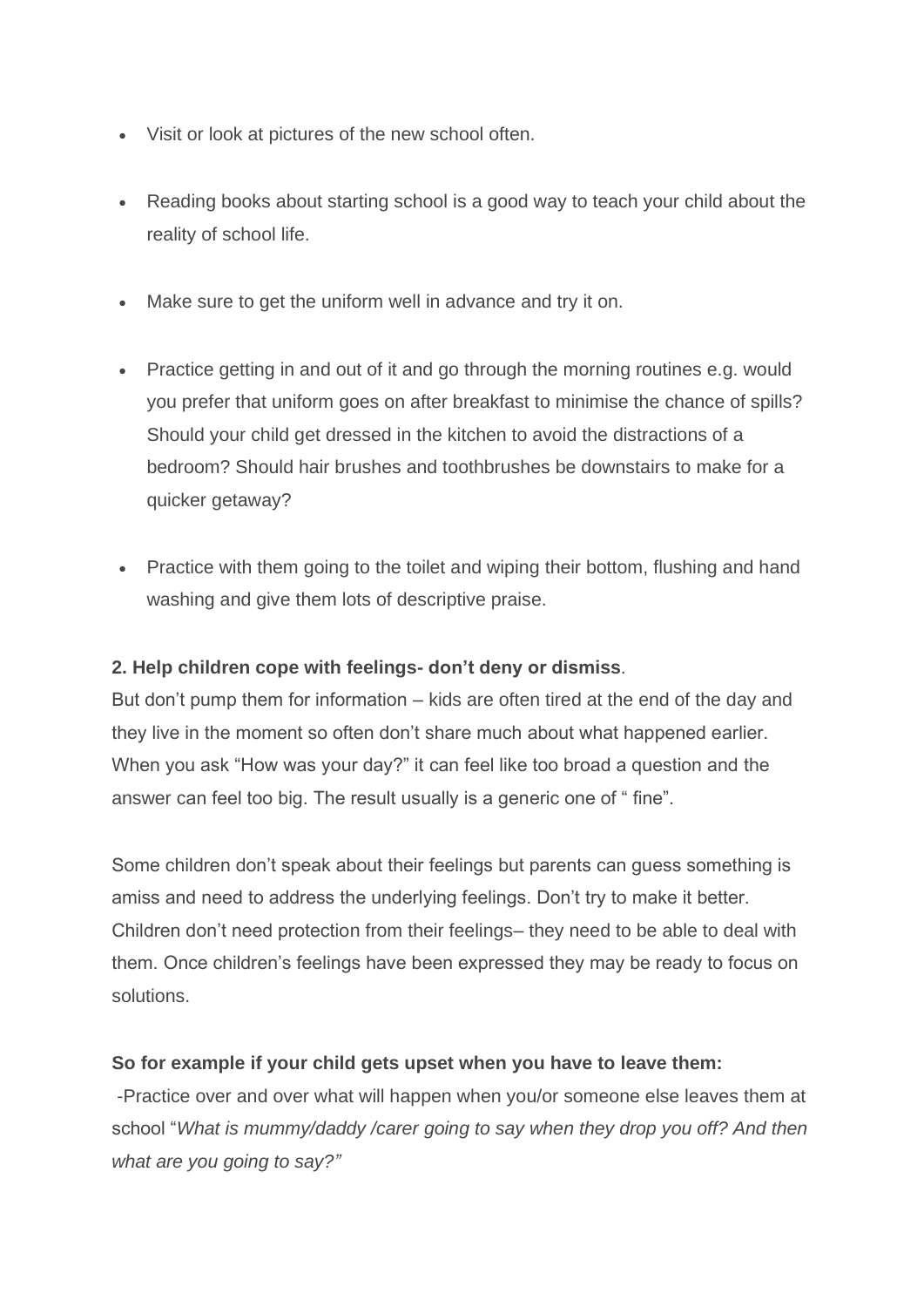-They may have feelings of anxiety about being left. Acknowledge the sadness, *"You might feel sad when I leave you and that makes you want to cry. You might be worried about what's going to happen at school or you might be thinking you'll be missing something at home".*

-Involve them in solutions. "*What could we do to help you feel less sad? Shall we have a special kind of good-bye kiss? Or a goodbye song? Would you like to take something of mine to keep with you? …What do you think?"*

**3. Maybe talk about your experiences** of being a child at school (positive ones). Mention friends, the activities you liked best, the games you played, the teachers you remember fondly. Maybe find a photo of you when you were at school.

**4. Making opportunities to talk** to ensure good communication. Sometimes these come up when you least expect it and they may not be at very convenient moments. Your child may open up at bedtime or something may come up as you're trying to get them to school or the childminder. You can invite opportunities for conversation through reading books, playing fantasy games or doing an activity and wherever possible try and have chatty time before bath time so any worries and anxieties are not discussed just as the lights are going out!

**6. Prepare yourself for transition!** In the medley of thinking how to prepare your children, we often forget about what we need to do. It can be very helpful getting to bed 30 minutes earlier, put your mobile in the drop zone outside the bedroom and whoever picks up from school remembers that after school snack. Get the blood sugars back on track, if you don't want your child to turn into a hysterical mess! So don't delay, start preparing for success and ensure both you and your child start this new milestone happy, confident and cooperative.

*Elaine Halligan is London Director of The Parent Practice, an organisation that enables parents to bring out the best in their children, and is the author of a best selling book called 'My Child's Different'.*